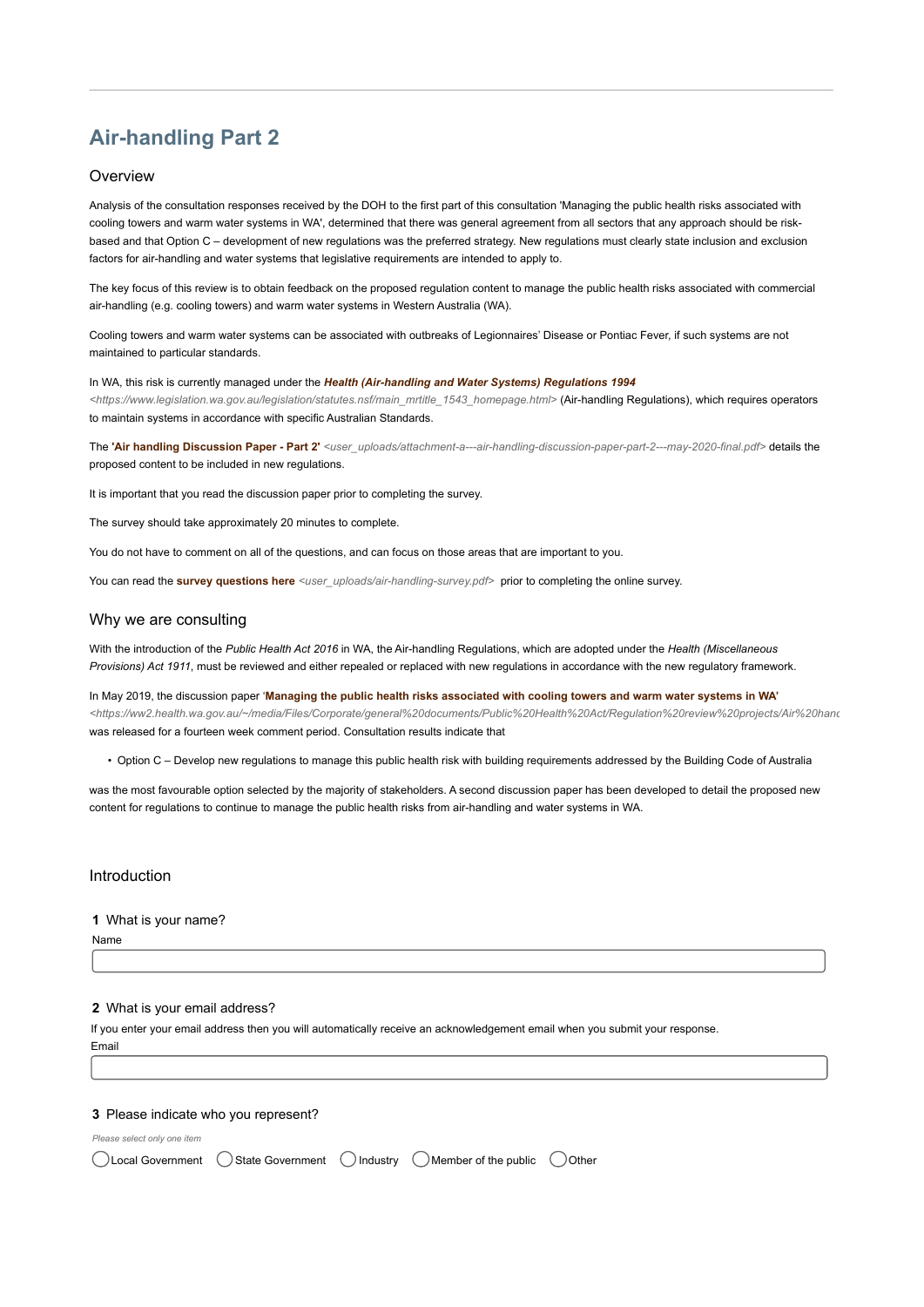#### 4 What is the name of the organisation you represent? If you are a member of the public please type "public".

Organisation name

#### 5 Would you like your response to be confidential?

Please select only one item  $\bigcirc$ Yes  $\bigcirc$ No

## Revised definitions and exemptions

It is proposed that the new regulations will retain existing definitions and will include new and redefined terms applicable to air-handling and water systems

1 Do you agree that the proposed regulations apply to all cooling towers except those in Class 1, 4 or 10 buildings under the Building Code?

Please select only one item ○Yes ○No

2 Do you agree that a proposed risk rating matrix should be used by enforcement agencies to classify each type of system and/or building?

Please select only one item  $\bigcirc$ Yes  $\bigcirc$ No

3 Do you agree that the proposed regulations would apply to commercial car washes or other potentially high-risk businesses/facilities?



#### 4 Do you agree with the term 'vulnerable facility'?

Please select only one item

 $\bigcirc$ Yes  $\bigcirc$ No

5 Should the proposed regulations apply to any other building or facility not mentioned? Please detail your answer

## 6 Do you have any concerns or comments about this proposal?

Please detail your answer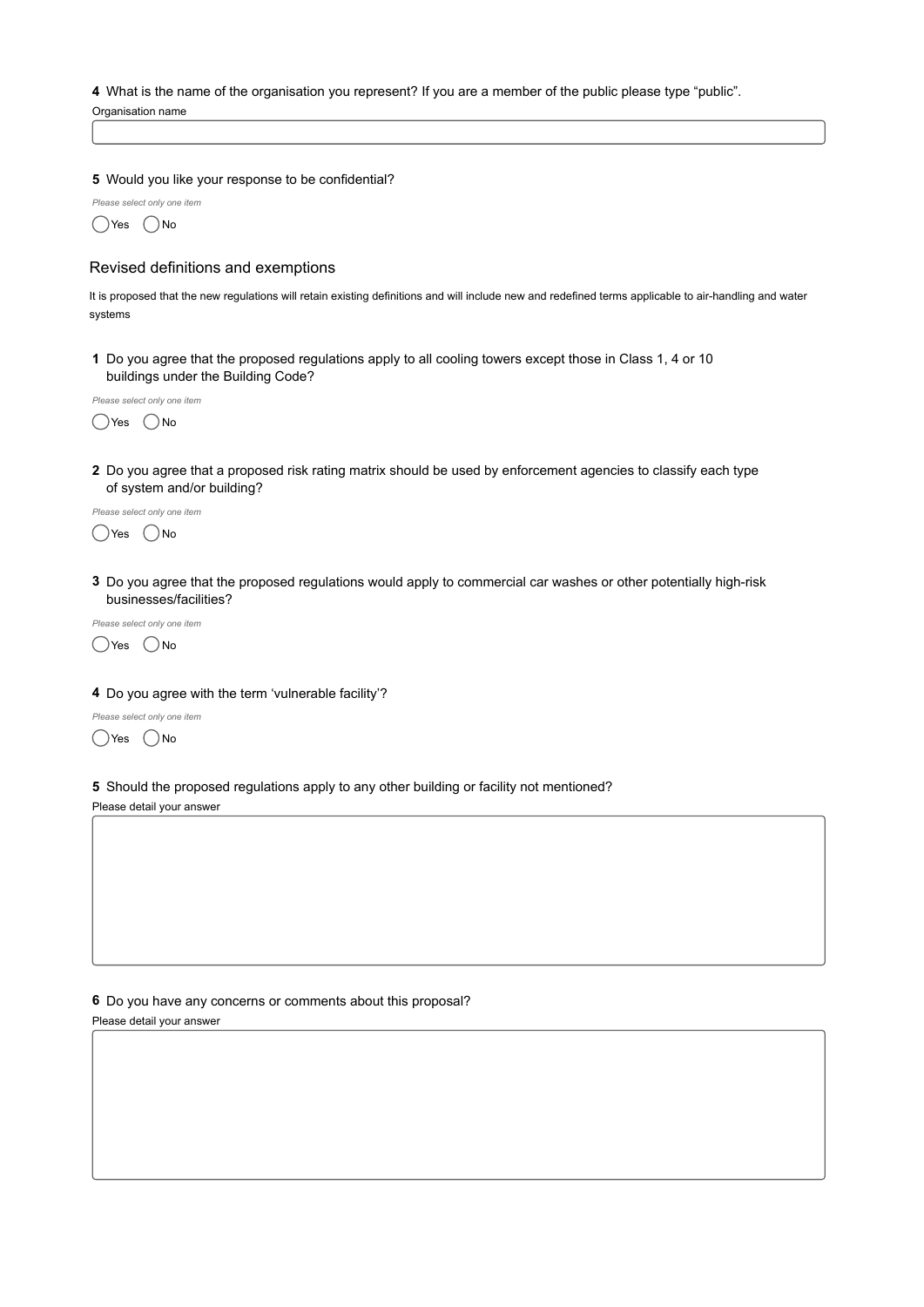## Administration requirements and application of regulations

It is proposed that new air-handling regulations will require the landowner of a building or facility where an air-handling or water system (including a cooling tower) is located, to ensure that each system on that land is registered with the appropriate enforcement agency until decommissioned.

7 Do you agree that air-handling and water systems should be registered with the appropriate enforcement agency?

Please select only one item



#### High risk systems and vulnerable facilities

It is proposed that all high risk or 'vulnerable facilities' are registered with the Department of Health.

8 Do you agree that warm water systems in 'vulnerable' facilities including hospitals and aged care facilities should be registered with the appropriate enforcement agency?



9 Do you agree that the Chief Health Officer should be the principle enforcement agency for State hospitals and State aged care facilities?

Please select only one item  $\bigcirc$ Yes  $\bigcirc$ No

10 Do you agree that 6 months is an appropriate amount of time for owners to register a warm water system following the enactment of the proposed regulations?

Please select only one item  $\bigcap$ Yes  $\bigcap$ No

11 Do you have any other ideas or comments to make about any of these proposals? Please detail your answer

## Compliance with the National Construction Code

The DOH proposes that new health regulations remove direct references to Australian Standards, instead requiring compliance with the NCC for the design, construction and installation of air-handling and water systems.

12 Do you agree with requiring compliance with the NCC for design, installation and maintenance of air-handling and water systems?

Please select only one item

 $\bigcirc$ Yes  $\bigcirc$ No

#### Risk Management Plans

It is proposed that Risk Management Plans (RMPs) will be mandatory for high risk and/or vulnerable facilities, while RMPs for lower risk premises will be optional.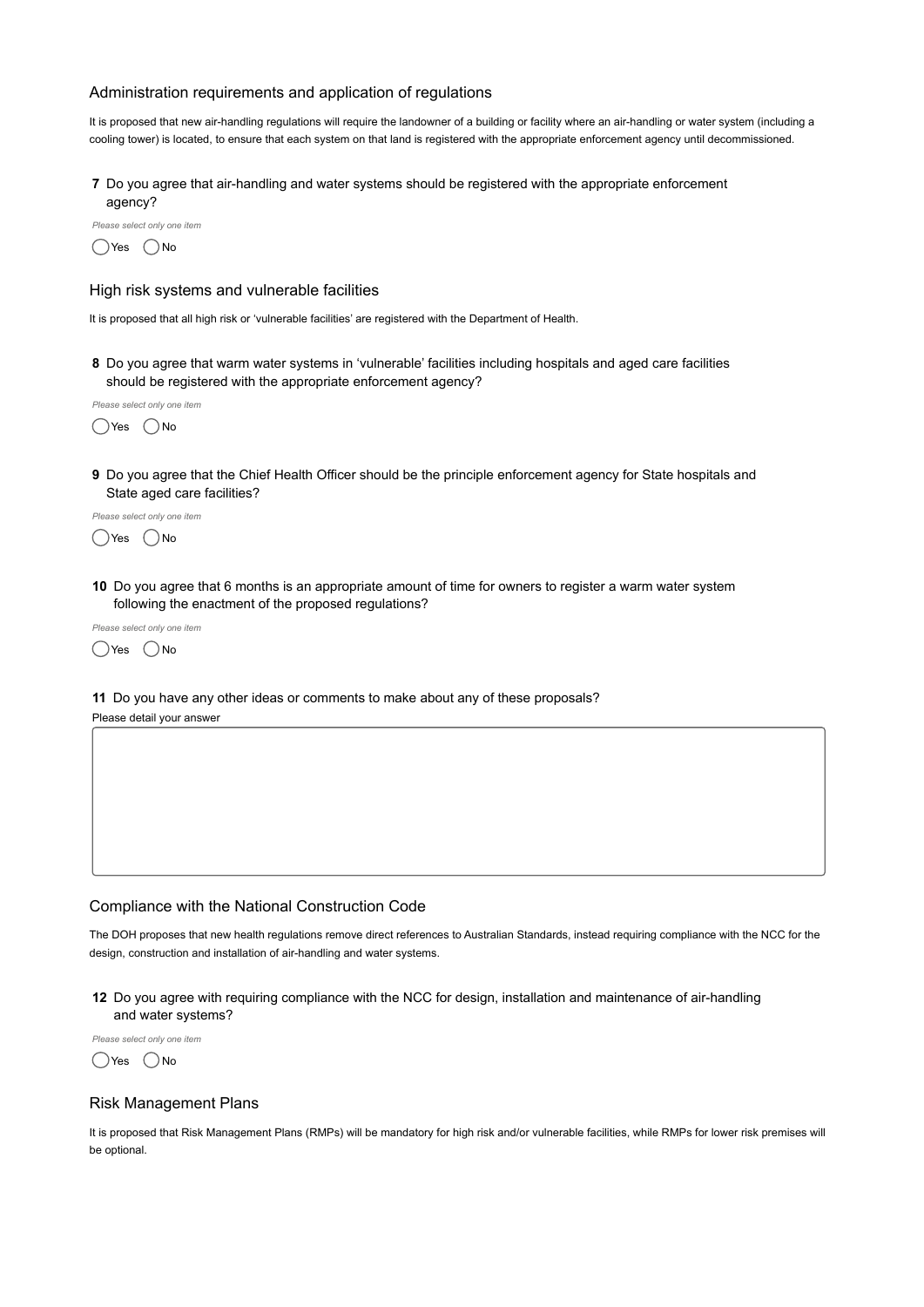#### 13 Do you agree that Risk Management Plans should be mandatory as part of the registration process for high risk or vulnerable facilities? And optional for lower risk premises?

Please select only one item  $\bigcirc$ Yes  $\bigcirc$  No  $\bigcirc$  Unsure?

Please include any further comments you have in this section inclduing any costs or benefits of this proposal.

#### Independent auditors

New WA air-handling and water system regulations will include provisions for the approval of air-handling and water system auditors by the DOH.

14 Do you agree with the use of independent auditors to undertake regular inspections of systems and to report to the appropriate enforcement agency?

Please select only one item  $\bigcap$ Yes  $\bigcap$ No

15 Do you have any other ideas or comments to make about any of these proposals? Please detail any costs or benefits of these proposals.

Please detail your answer

#### Regular maintenance inspections and water testing

New regulations proposes to allow compliance with monthly inspections and maintenance schedules or monthly water sampling and microbial testing, or a combination of the two.

16 Do you agree with the proposal to replicate the Australian Standards requirements for either routine maintenance schedules or regular water sampling and testing?

Please select only one item  $\bigcirc$ Yes  $\bigcirc$ No

17 Do you have any other ideas or comments regarding this proposal?

#### Please detail your answer

## Testing results reporting